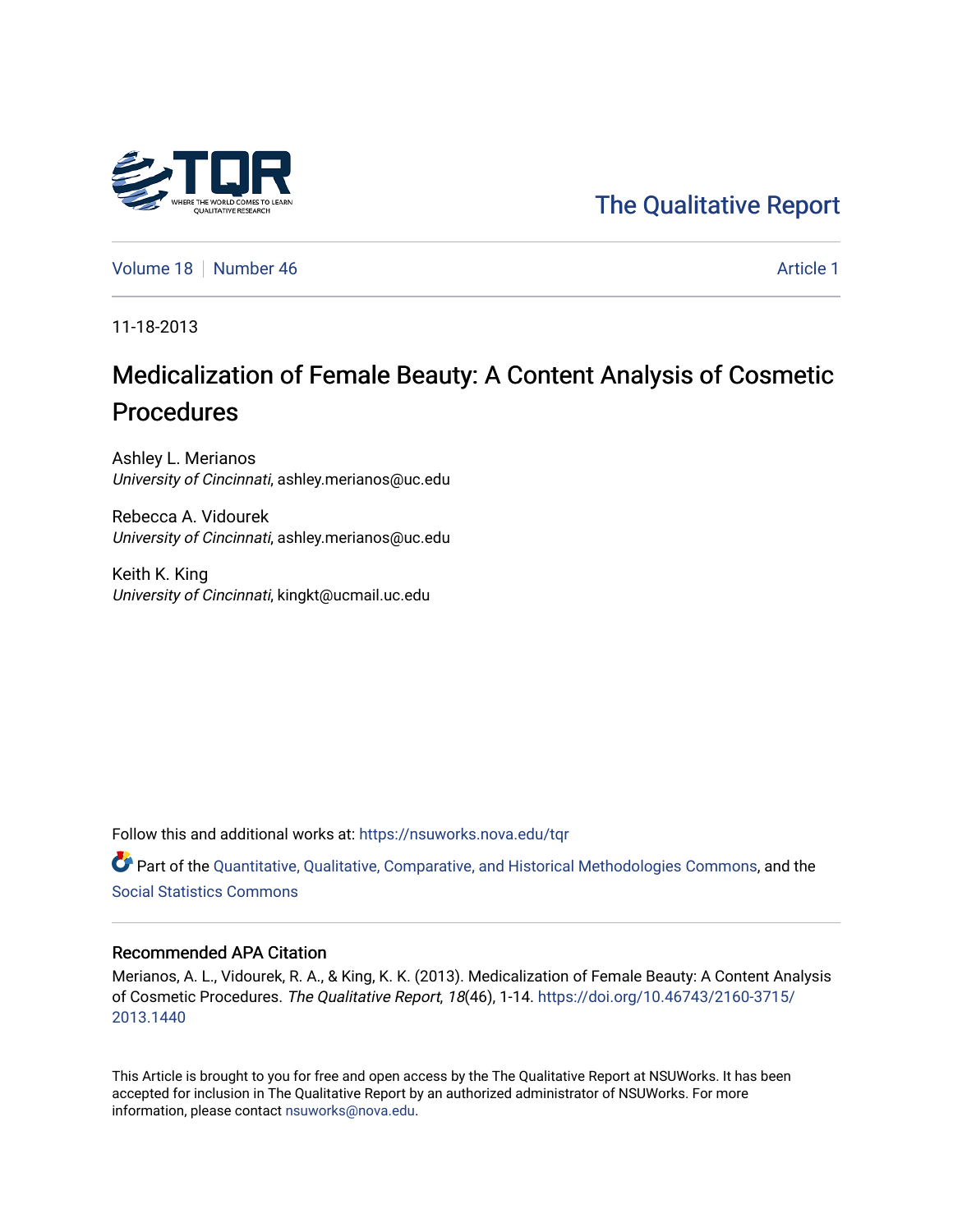

## Medicalization of Female Beauty: A Content Analysis of Cosmetic Procedures

## **Abstract**

Over the past decade, cosmetic procedures have significantly increased in options available for females to achieve the American cultural standards of beauty. The purpose of this study is to conduct a content analysis of brochures and to observe what cosmetic procedures are made available to female customers from plastic surgery centers, and also to examine the medical and therapeutic framing techniques used to encourage females to undergo cosmetic procedures. Three plastic surgery centers (overall response rate= 60%) located in one metropolitan area served as participants for this study. The researcher observed the locations and collected all brochures made available. Twenty - one diverse brochures were used in this study as well as the researcher locate d the websites to view any missing information of services offered not included in the brochures. A content analysis was conducted of the brochures. All of the cosmetic surgery centers were accredited and advertised each plastic surgeon's credibility. Various invasive and noninvasive cosmetic procedures were offered by each center including procedures that focus on the face, breasts, body, and skin care. Additionally, all cosmetic surgery centers marketed their elective surgeries to females by using medical terms as well as therapeutic terms. As the rates of cosmetic procedures have significantly increased overtime, cosmetic surgeons appear to benefit from employing medical terms to diagnose beauty among their target population of healthy females. In addition, using therapeutic terms to ensure increase self - esteem among females is another beneficial framing technique

## Keywords

Cosmetic Surgery, Content Analysis, Medicalization, Therapy, Beauty

## Creative Commons License



This work is licensed under a [Creative Commons Attribution-Noncommercial-Share Alike 4.0 License](https://creativecommons.org/licenses/by-nc-sa/4.0/).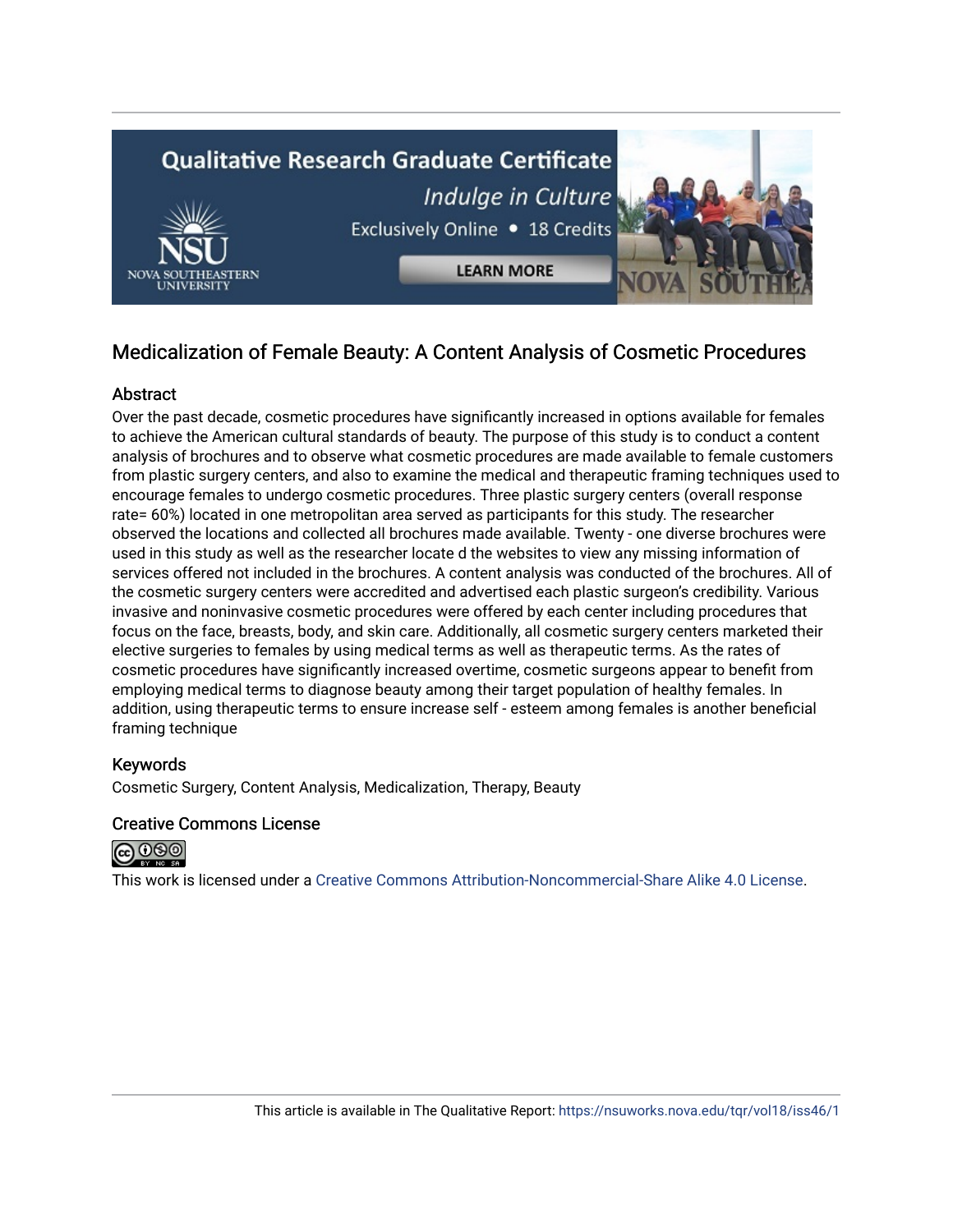

Ashley L. Merianos, Rebecca A. Vidourek, and Keith A. King University of Cincinnati, Cincinnati, Ohio, USA

*Over the past decade, cosmetic procedures have significantly increased in options available for females to achieve the American cultural standards of beauty. The purpose of this study is to conduct a content analysis of brochures and to observe what cosmetic procedures are made available to female customers from plastic surgery centers, and also to examine the medical and therapeutic framing techniques used to encourage females to undergo cosmetic procedures. Three plastic surgery centers (overall response rate= 60%) located in one metropolitan area served as participants for this study. The researcher observed the locations and collected all brochures made available. Twenty-one diverse brochures were used in this study as well as the researcher located the websites to view any missing information of services offered not included in the brochures. A content analysis was conducted of the brochures. All of the cosmetic surgery centers were accredited and advertised each plastic surgeon's credibility. Various invasive and noninvasive cosmetic procedures were offered by each center including procedures that focus on the face, breasts, body, and skin care. Additionally, all cosmetic surgery centers marketed their elective surgeries to females by using medical terms as well as therapeutic terms. As the rates of cosmetic procedures have significantly increased overtime, cosmetic surgeons appear to benefit from employing medical terms to diagnose beauty among their target population of healthy females. In addition, using therapeutic terms to ensure increase self-esteem among females is another beneficial framing technique. Keywords: Cosmetic Surgery, Content Analysis, Medicalization, Therapy, Beauty*

## **Introduction**

Over the past decade, cosmetic procedure options have significantly increased to help individuals achieve the American cultural standards of beauty (Greenberg, Bruess, & Conklin, 2011). According to the American Society of Plastic Surgeons (2011), cosmetic plastic surgery includes surgical and nonsurgical procedures individuals undergo to reshape normal structures of the body as well as enhance appearance, confidence, and self-esteem. As technology in cosmetic procedures increase, the amount of patients undergoing these noninvasive and invasive procedures also increase (American Society of Plastic Surgeons, 2011). Most recent data from the 2010 U.S. Cosmetic Plastic Surgery Statistics revealed that there has been a 77% increase in total cosmetic procedures performed in the past decade, as well as over 13 million total cosmetic procedures were performed in 2010. Of these procedures, more than 12.6 million were performed on females with the top five female cosmetic surgical procedures performed being breast augmentations (296,000 procedures performed), rhinoplasty (189,000 procedures performed), liposuction (179,000 procedures performed), eyelid surgery (177,000 procedures performed) and tummy tucks (112,000 procedures performed). In addition, the top five minimally-invasive procedures females elected to have were botulinum toxin type A (5 million procedures performed), soft tissue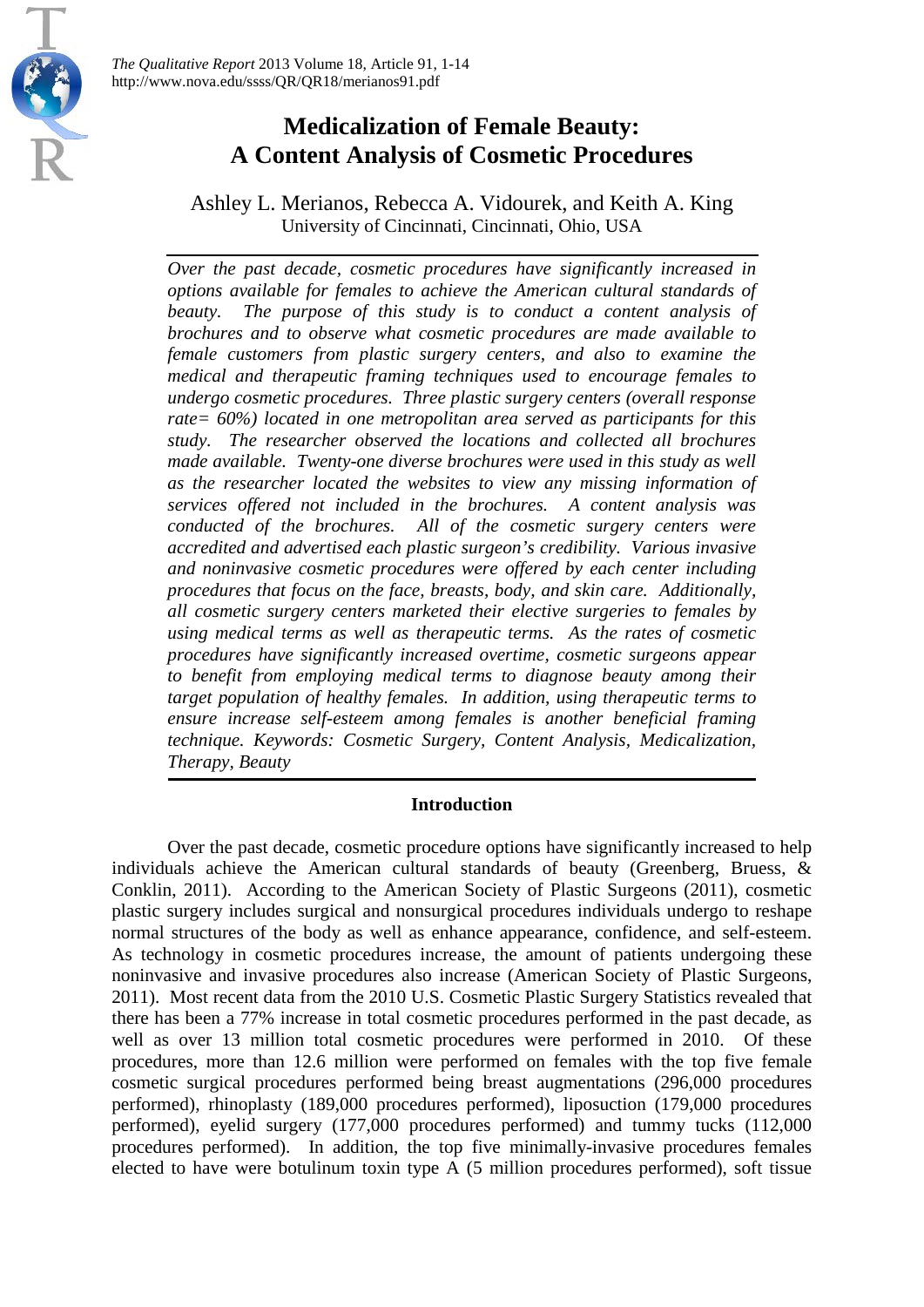fillers (1.7 million procedures performed), chemical peel (1.1 million procedures performed), laser hair removal (773,000 procedures performed), and microdermabrasion (666,000 procedures performed).

In American society, diverse media marketing strategies and materials perpetuate the idealized standards of beauty among females by influencing a particular body image as well as providing convenient solutions to achieve this body image by undergoing surgery (Teague, Mackenzie, & Rosenthal, 2011). As cosmetic surgery is now widely available to assist females in reaching cultural beauty norms, previous literature revealed females may undergo breast augmentations to regain femininity without getting fat to fit the ideal feminine body portrayed by the media or may seek cosmetic procedures to self-treat body dysmorphic disorders (Jones, 2008). However, not everyone who turns to the solution of cosmetic procedures suffers from body image issues as cosmetic surgery and makeovers have become a commonplace in society (Greenburg et al., 2011). In relation to the body, cosmetic procedures can be viewed as a sociocultural occurrence of medicalization of female beauty and also the normalcy of these procedures to achieve perfectionism as well as receive therapy (Pitts-Taylor, 2007).

Previous research indicates females are socially influenced to view their bodies through the lens of medical terminology including terms associated with aesthetic flaws and genetics as an issue in which they should seek the help of medical professionals (Gagne & McGaughey, 2002; Gillespie, 1996; Gimlin, 2000). Specifically, medicalization is a process that can be defined in which nonmedical problems are describes in terms of medical problems such as illnesses and disorders (Conrad, 1992). According to Sullivan (1993) cosmetic procedures are unique in the medicalization process as the risks of undergoing these procedures are minimized in order to achieve the female beauty ideal. Additionally, cosmetic surgery is not a means of practicing traditional medicine that focuses on improving health and wellness as well as physical functioning since it only improves appearance of individuals (Sullivan, 1993). Thus, individuals may seek treatments such as cosmetic procedures in order to fix their nonmedical problems.

Females are heavily influenced to view beauty enhancing services such as cosmetic procedures as therapeutic treatments and rewards since they are advertised at the organizational level through a medical appeal approach (Black & Sharma, 2001). Regarding the body in terms of therapy, previous research analyzed cosmetic procedures and discovered a common theme that enhancing the body by undergoing cosmetic procedures will improve mental health (Fraser, 2003). Additional research found that women who elected to have cosmetic procedures performed described their experience as a way to connect the body and the self (Gagne & McGaughey, 2002). Bordo (1995) believes that body modification is an outlet that helps individuals gain control of their bodies.

Consequently, cosmetic surgery may be advertised as therapeutic since women validate their motive in undergoing these procedures as a way to increase their self-esteem as they elect to have the surgeries for themselves and not to please others or meet cultural standards (Gimlin, 2000). In addition to gaining self-esteem, females have also described rewarding themselves with cosmetic procedures for different underlying motives or as well as a means to pamper themselves (Brooks, 2004). Interestingly, most surgeons prefer clients who undergo cosmetic procedures in order to feel good about themselves (Dull & West, 1991). This seems to hold true since surgeons highlight the belief that these procedures are therapeutic for females to gain self-esteem (American Society of Plastic Surgeons, 2011). Generally cosmetic procedures encourage women to be proactive against having bad skin and also encourage the use of various anti-aging products to influence the body to look younger as well as increase personal wellness and identity (Pitts-Taylor, 2007).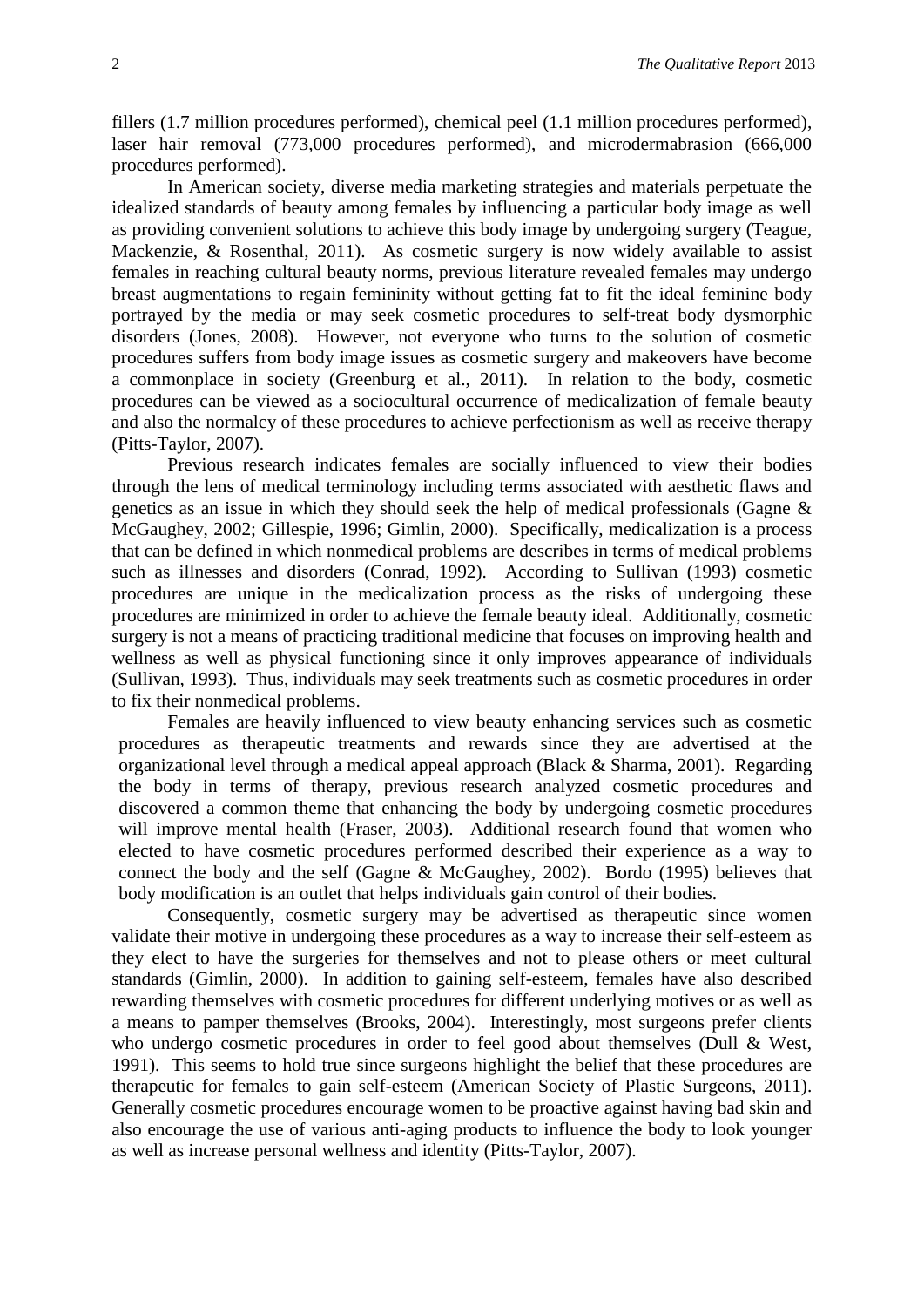The amount of cosmetic procedures performed has significantly increased over the past decade especially among American females compared to their male counterparts (American Society of Plastic Surgeons, 2011). This inevitably reinforces the cultural messages tailored to females to meet the female standards of beauty that is becoming even more limited and unrealistic overtime. Clearly, greater depth of research is clearly warranted to more thoroughly understand how cosmetic surgery centers influence their patients to undergo cosmetic surgery since these procedures are increasing overtime. Therefore, the purpose of this exploratory study is to describe how cosmetic surgery centers influence females to become patients in order to enhance their bodies. In addition, the terms of cosmetic procedures and reconstructive surgeries are typically used interchangeably when discussing plastic surgery options. However, the motivations of undergoing reconstructive surgeries are to correct disfigurements or restore function instead of to increase aesthetics by undergoing cosmetic procedures (Gillespie, 1996). Therefore this content analysis of cosmetic surgery centers will only consider female cosmetic procedures and medicalization of female beauty.

The purpose of this study is to conduct a content analysis of brochures made available to customers from cosmetic surgery centers located in one metropolitan area and to examine what if any framing techniques are used to encourage females to undergo cosmetic procedures. More specifically, the following research questions will be examined:

- 1. What types of cosmetic procedures are offered by each cosmetic surgery center and how is credibility established by these centers?
- 2. What are common terminology and themes used to frame beauty and the body in medical terms?
- 3. What are common terminology and themes used to frame beauty and the body in therapeutic terms?

All three of us researchers have common research interests including health promotion and education, researching body image issues, and ultimately focusing on risky behavior prevention. We have established a research team over the past years and have previously examined body image issues and related risky behaviors. Regarding body image issues, we have always been fascinated with the prevalence of cosmetic surgery and the risks related to these surgeries. In order to better understand the significant increase in procedures within recent years, we need to explore not only the consumer but the cosmetic surgery centers marketing strategies. Therefore, we are interested in developing an understanding to better understand how women are targeted to understand the body image phenomena more holistically, which led us to undertake this exploratory study. This study's findings will lend itself to future research studies conducted by us.

#### **Methods**

#### **Content Analysis**

Content analysis has been a widely used method to analyze and understand communication, particularly for studies of print media of various types (Kondracki, Wellman, Fada, & Amundson, 2002). We decided to perform a content analysis to interpret meaning from the content of informational and advertising text brochures offered by cosmetic surgery centers. Content analyses are unobtrusive in nature, cost effective, and provide a means to study a process. It is important to note that the weaknesses of this qualitative method is that it is limited to examining already recorded messages as well as ineffective for testing causal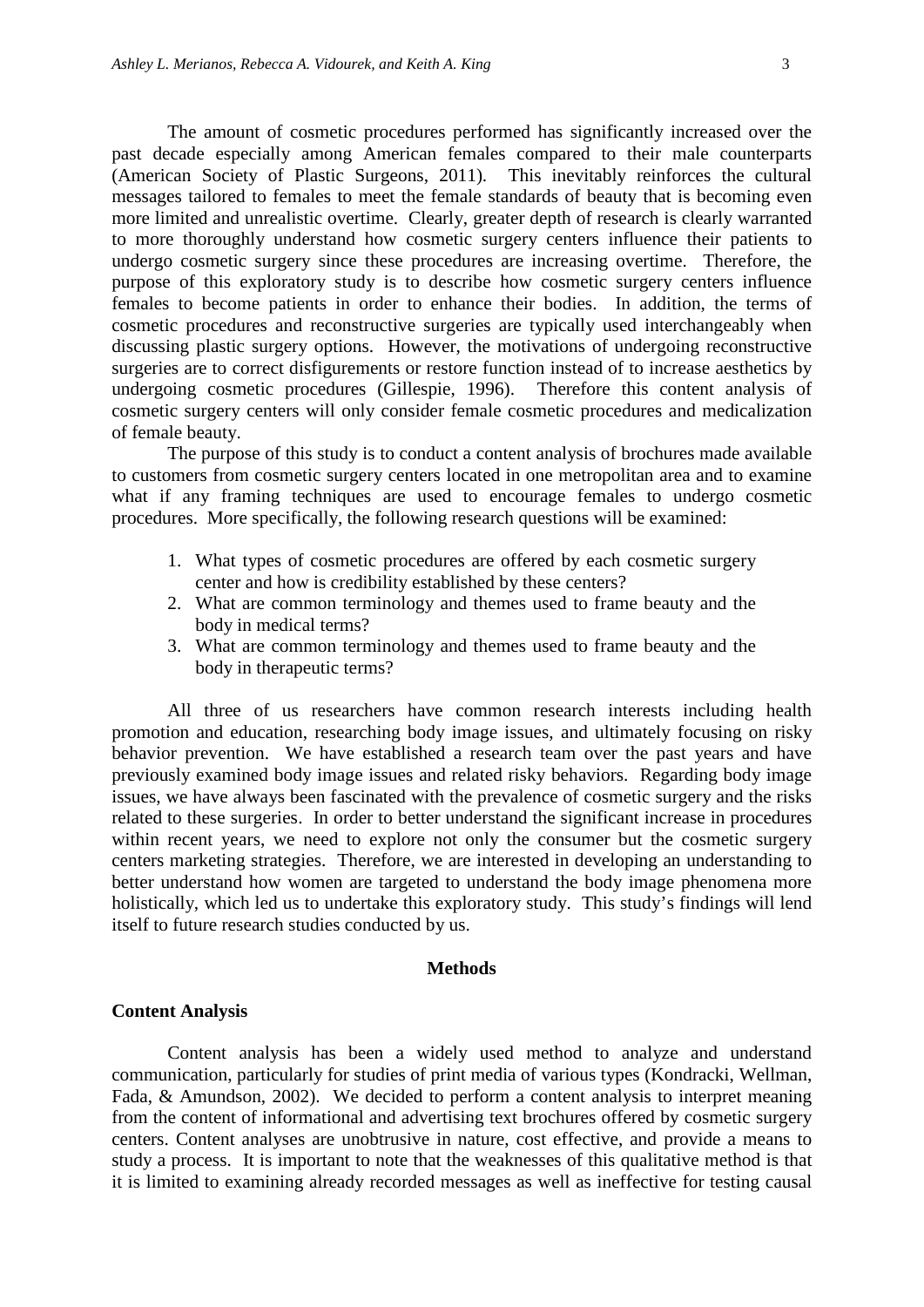relationships between variables (Kondracki et al., 2002). However, this study is not seeking to identify causal relationships as it is more descriptive in nature. In addition, these already recorded texts may be what is driving females to undergo cosmetic procedures. Therefore we deemed a content analysis as an appropriate research method for the present study.

Specifically, in this content analysis, a total of three cosmetic surgery centers' marketing materials in one metropolitan area were content analyzed in this study. Twenty-eight brochures were given to us to analyze and seven of these brochures were identical. Upon receiving brochures and marketing materials of services offered, we reviewed the centers' websites to receive any missing data that may not be portrayed in the brochures. The three participating surgery centers offered brochures voluntarily under the circumstances that we had no intention of utilizing the services they provided and we were not offering any incentives. One of the cosmetic surgery centers required a meeting with a cosmetic consultant before releasing brochures to us. We ensured all cosmetic surgery centers that their names would remain anonymous and confidential.

#### **Procedures**

We conducted a content analysis based on addressing six questions that Krippendorff (1980) suggested to address in every content analysis. As aforementioned, three cosmetic surgery centers' marketing materials located in one Metropolitan area were content analyzed according to the following procedures. Upon developing research questions we were interested in answering by performing the content analysis, a search engine was utilized to find cosmetic surgery centers located in within a 10 mile radius of the metropolitan area. Of the top 10 search engine results, we reviewed the 10 websites and chose five cosmetic surgery centers to visit to receive marketing materials, including brochures and website information. Inclusion criteria included having to be within the metropolitan area and the cosmetic surgery center had to offer both invasive and noninvasive procedures. Additionally, if the cosmetic surgery center had more than one location, additional information was collected from the other center for validity and reliability purposes. Exclusion data included being more than 10 miles out of the search and also did not offer both invasive and noninvasive procedures. Of the five cosmetic surgery centers, three agreed to offer marketing materials to us.

Content analysis is a widely used qualitative research method used in health-related studies in recent years (Hsiu-Fang & Shannon, 2005). Content analyses of cosmetic surgery center brochures and corresponding websites were analyzed to more thoroughly understand the messages women are exposed to regarding cosmetic procedures. Information about services offered from cosmetic surgery centers were also made available at the centers' websites and were used to identify all procedures offered if a comprehensive brochure of procedures was not provided.

#### **Coding Themes and Intercoder Reliability**

Content information was analyzed to identify key themes among cosmetic surgery centers. We used emergent coding by following the steps outlined by Haney, Russell, Gulek, and Fierros (1998). First all three of us reviewed all brochures, websites, and any other pertinent information independently to come up with a checklist of identified emergent and main themes while simultaneously conducting a word count to identify top words utilized in these materials. After this was completed, we compared identified themes and also word counts, and then consolidated the checklist into a master checklist to independently code materials. Finally, we checked the reliability of coding by calculating Cohen's Kappa, which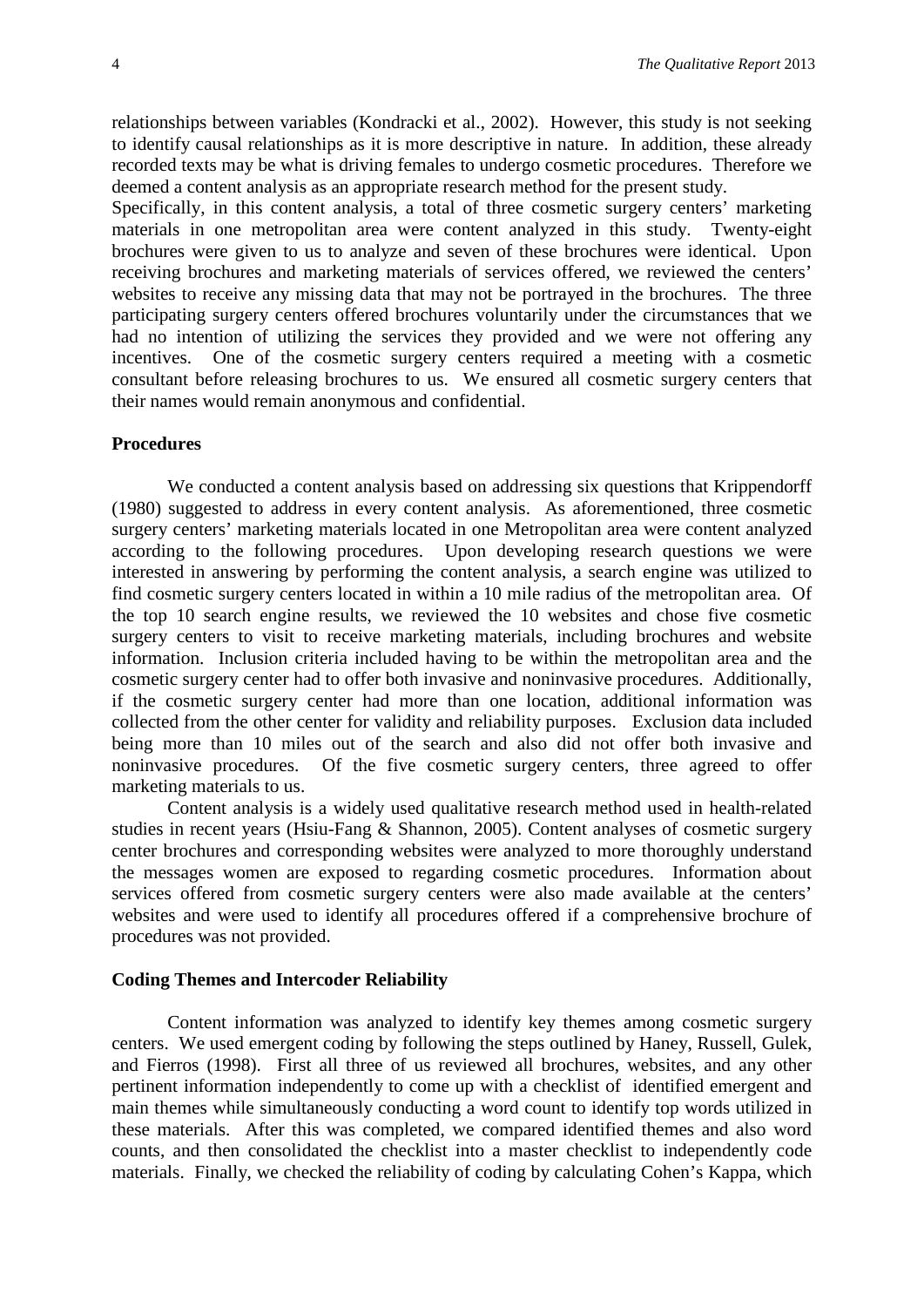exceeded .80 (Cohen, 1960). In this manner, cosmetic surgery center content could be more clearly delineated and discussed.

#### **Cosmetic Procedures & Credentials Offered by the Cosmetic Surgery Centers**

#### **Cosmetic Surgery Center 1.**

The first center where we collected content from is a cosmetic surgery center that has been voluntarily accredited by the Accreditation Association for Ambulatory Health Care, Inc. (AAHC). The AAHC (2012) suggests surgery conducted in this particular center is under similar conditions as if they were conducted in a hospital setting. Cosmetic Surgery Center 1 has two locations located in the same metropolitan area. Therefore, information was received from both locations and the website was viewed for additional information on the company.

The leading cosmetic surgeon for both locations is double board-certified facial plastic surgeon that specializes in facial plastic surgery and non-surgical facial procedures. In addition, the leading plastic surgeon is a national speaker as well as a published author of four books based on cosmetic procedures. A team of Licensed Estheticians work in conjunction with the cosmetic surgeon to help individuals achieve "optimum health and beauty" of their skin as well as achieve their "personal aesthetic goals." A brochure with all of the services offered by this company were given to the researcher team as well as collecting 17 brochures that promote different services and brands that were available in the waiting room.

Cosmetic Surgery Center 1 offers multiple noninvasive services. Regarding invasive facial cosmetic procedures, individuals can receive advanced lift (jowls, jaw line, and neck), nose reshaping, upper and lower blepharoplasty (eyelid lift), and cheek and chin implants. Patients can also receive noninvasive facial procedures including Botox, Dysport, or various fillers including the brands Juvederm, Restaylyne, Perlane, ArteFill, Sculptra, and Selphyl. This center also offers skin care cosmetic procedures including dermaplaning, microdermabrasion, vitalize peels, biomedic peels, VI peel, post-surgical facial, glycolic facial, acne treatment, micropigmentation or permanent make-up), lash and brow tints, camouflage and cosmetic makeovers and customized skin care home treatment. Laser hair removal, intense pulse light treatment, thermage, fraxel, and smartxide lasers procedures are also offered.

Although this cosmetic surgery center focuses on facial cosmetic procedures and skin care, the center does offer cosmetic procedures for other parts of the body such as the invasive procedures of advanced liposculpture, tummy tucks, and breast augmentations as well as noninvasive procedures including coolsculpting to reduce fat, non-invasive body slimming, and even an equilibrium weight loss program. Hair is another focal point of this center where patients can receive a micro-follicular transplant, luce laser to help grow hair, or hairDX to predict hair loss for preventative care.

#### **Cosmetic Surgery Center 2.**

The second cosmetic surgery center has one center located in the metropolitan area outlined for this study. Information for the analysis was received from this location and the additional information was obtained from the website. The only surgeon to perform procedures at this cosmetic surgery center is board certified by the American Board of Plastic Surgery and is a member of the American Society of Plastic Surgeons and the American Society for Aesthetic Plastic Surgeons. Additionally, this surgeon trains physicians in the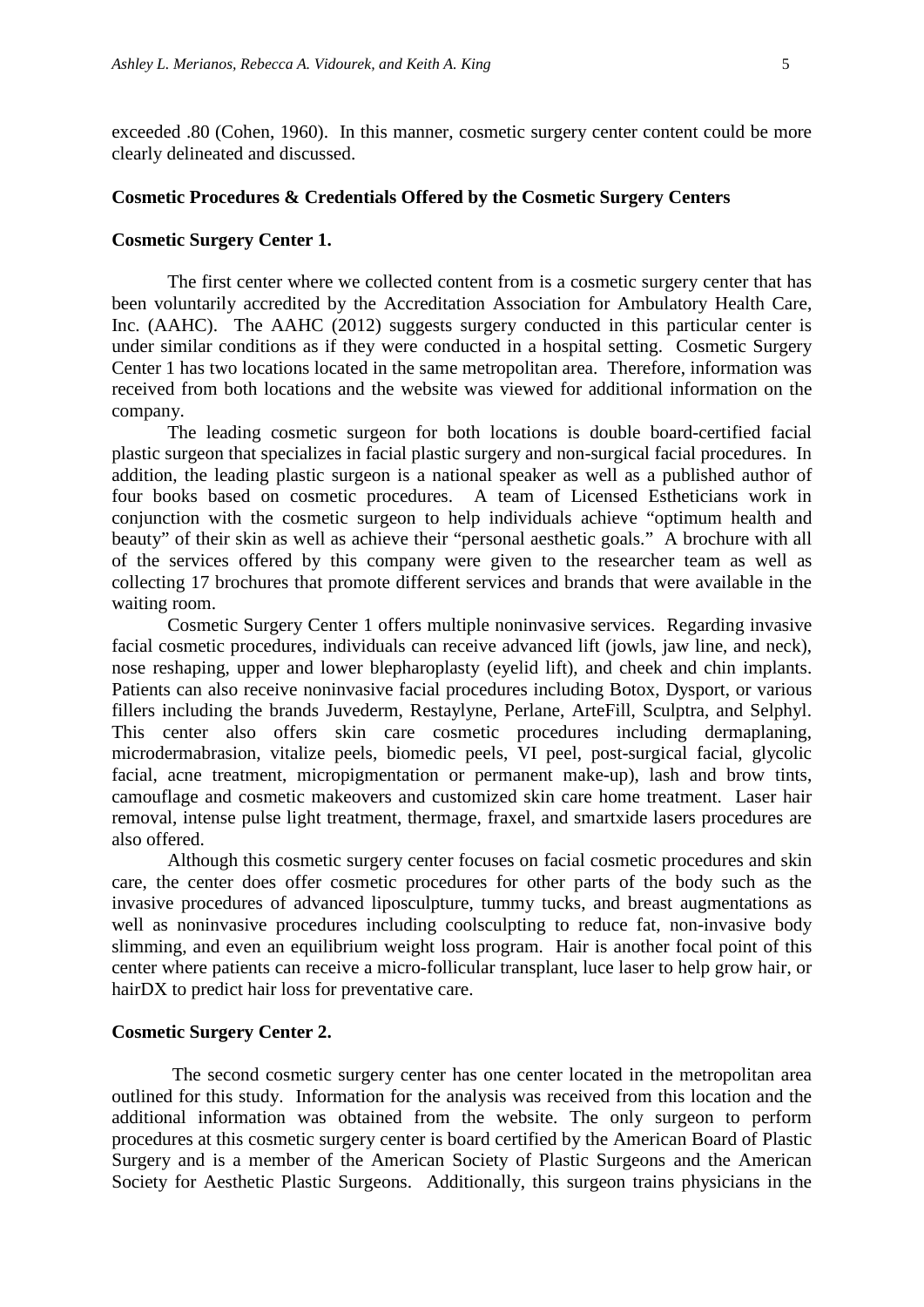metropolitan area on the safety and use of the brands Botox, Latisse, and Juvederm. This center has a licensed nurse practitioner who has been assisting the cosmetic surgeon at this center for over 10 years. The research team was offered five brochures by the office staff, as well as a business card with information directing individuals to their website to receive information about the cosmetic procedures offered. The materials were not readily available in the waiting room.

Cosmetic Surgery Center 2 offers cosmetic procedures on the face, body, and skin. Regarding facial cosmetic procedures, the cosmetic surgeon performs facelifts, nose reshaping, browlift, eyelid surgery, neck lift, chin augmentation, cheek implants, ear surgery as well as Botox, Juvederm, and Sculptra Aesthetic. Regarding skin cosmetic procedures, Cosmetic Surgery Center 2 offers laser skin resurfacing, dermabrasian, chemical peels, and permanent makeup. Females may also undergo invasive, body cosmetic procedures such as breast augmentations, breast lifts, breast reductions, tummy tucks, liposuction, body lift, and labiaplasty.

#### **Cosmetic Surgery Center 3.**

The final cosmetic surgery center materials reviewed in this content analysis were from Cosmetic Surgery Center 3 located in the metropolitan area. Content was obtained from all three different locations and the company's website. This cosmetic surgery center has six cosmetic surgeons that are all certified by the American Board of Plastic Surgeons. The six cosmetic surgeons credentials include: a physician who is a founding partner of Cosmetic Surgery Center 3 that has been rated a top doctor in plastic surgery by the metropolitan magazine in 2005, 2007, 2008, 2010, and 2011; a physician with Fellow American College of Surgeons (F.A.C.S.) credentials who is also a founding partner of Cosmetic Surgery Center 3 and was also rated top doctor in plastic surgery in 2011; a physician with F.A.C.S. credentials that was also rated top doctor in plastic surgery by the same metropolitan magazine in 2008 and 2010; a physician with F.A.C.S. credentials who was also rated top doctor in plastic surgery in 2011; a physician with F.A.C.S. credentials who was also rated top doctor in plastic surgery in 2008 and 2009. The research team collected six brochures in the waiting room and was instructed to talk to someone about receiving more information about the choices on plastic surgeons and the center.

Cosmetic Surgery Center 3 offers numerous invasive and noninvasive cosmetic procedures as well as choices of cosmetic surgeons depending on desired procedures and specialty areas. Choices for cosmetic procedures the surgeons perform on main body parts include breast augmentations, breast lifts, breast reductions, liposuction, tummy tucks, body lift, and spider veins laser treatments. Facial rejuvenating cosmetic procedures offered by this center include face lift, neck lift, eyelid surgery, brow lift. Facial refinement cosmetic procedures offered include rhinoplasty, chin and cheek implants, cheek reductions, and soft tissue fillers including Restalyne and Botox. Cosmetic Surgery Center 3 also offers skincare where patients can receive acne photoclearing, dermabrasion, chemical peels, laser treatments, micropigmentation, thermage, and an ultrasonic facial.

#### **Results**

A total of three cosmetic surgery centers participated (60% response rate). A series of common components and key findings were identified by us. The following sections address the emergent themes in the brochures and websites.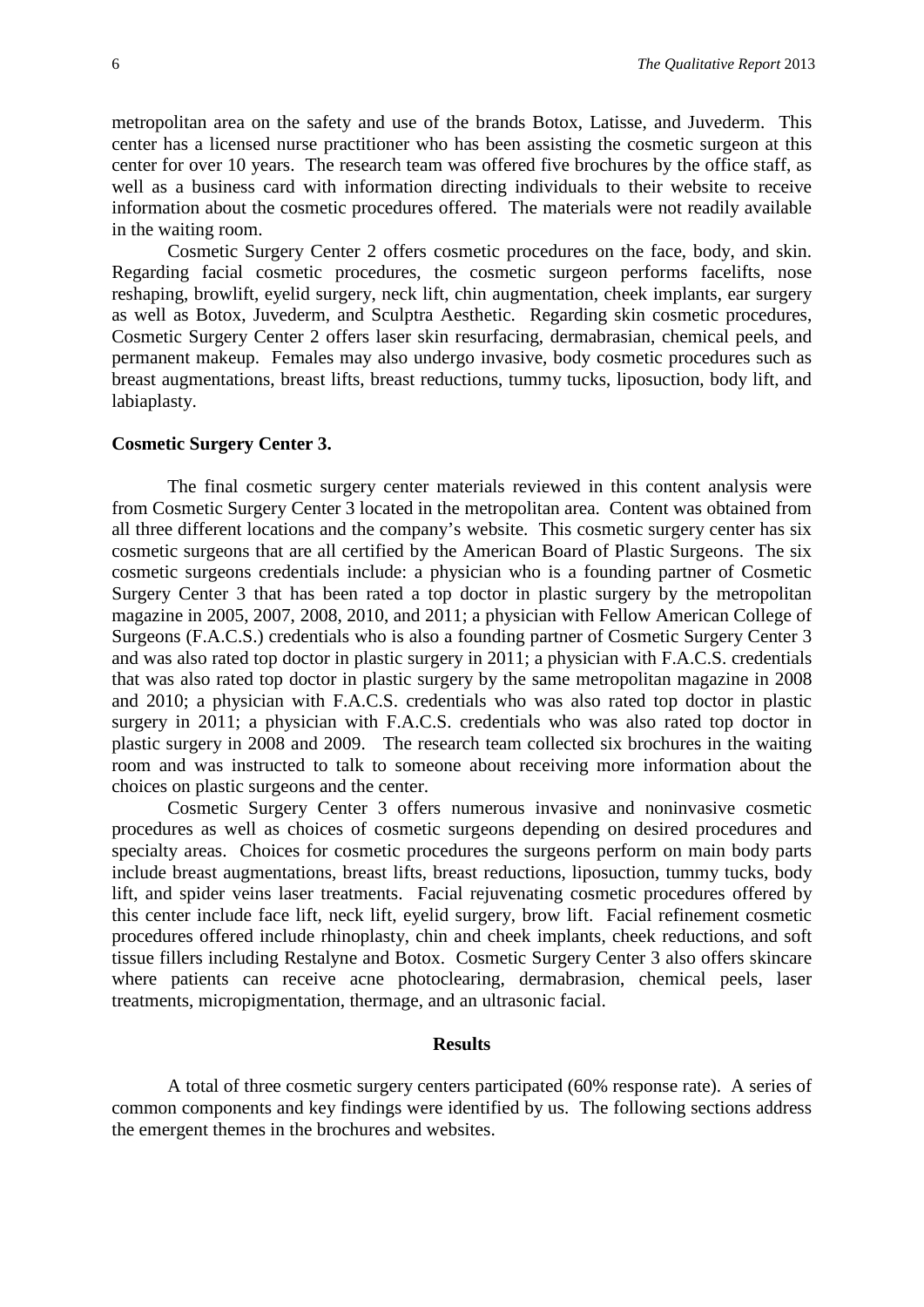### **Content of the Brochures**

 The brochures that were identical were included as a monolithic entity for the content analysis and therefore 21 brochures were examined. Variables of the 21 different brochures and the three websites retrieved from the cosmetic surgery centers included in this analysis are type of procedures offered, visual images, and medical and therapeutic terminology used.

**Table 1. Invasive and Noninvasive Procedures Offered by Cosmetic Surgery Centers**

| <b>Invasive Procedures Offered</b>                  |
|-----------------------------------------------------|
| Facelift                                            |
| <b>Breast augmentation</b>                          |
| Liposuction                                         |
| Rhinoplasty                                         |
|                                                     |
| <b>Non-invasive Procedures Offered</b>              |
| Sephyl                                              |
| Photorejuvenation                                   |
| Deka                                                |
| Thermage                                            |
| Sculptra Aesthetic Procedure                        |
| DiamondTome Microexfoliation Procedure              |
| <b>Botox Injections</b>                             |
| <b>Dysport Injections</b>                           |
| Juvederm Filler                                     |
| Radiesse Filler                                     |
| Perlane/Restaylne Filler                            |
| Aretfill Filler                                     |
| <b>Permanent Cosmetic Makeup Procedures</b>         |
| <b>Eyelash Growth</b>                               |
| <b>Coolsculpting Fat Cell Elimination Procedure</b> |
| Laser Hair Removal                                  |

Note: Findings were based on an analysis of 21 brochures and 3 cosmetic surgery centers' websites.

#### **Types of Procedures Offered.**

All three of the cosmetic surgery centers offered invasive or surgical procedures including facelifts, breast augmentations, liposuction, and rhinoplasty (Table 1). Regarding brochure content, only four brochures were offered regarding surgical procedures including liposuction, breast augmentation, facts about silicone gel-filled breast implants, and facelifts although all centers offered noninvasive or nonsurgical procedures. Of the brochures collected, 16 were non-invasive procedures including anti-aging treatments and skin rejuvenation procedures called Sephyl, photorejuvenation, Deka, and thermage, Sculptra Aesthetic, DiamondTome microexfoliation procedure, Botox injections, Dysport injections, and various fillers including Juvederm, Radiesse, Perlane/Restalyne, Artefill. Additionally, noninvasive procedure information regarding permanent cosmetic makeup procedures, eyelash growth product called Latisse, Coolsculpting fat cell elimination procedure, and laser hair removal were also given (see Table 1). Interestingly only Cosmetic Surgery Center 1 had a brochure detailing all services offered and made a CareCredit application available that offers a way to pay for elective cosmetic procedures that are not covered by insurance. The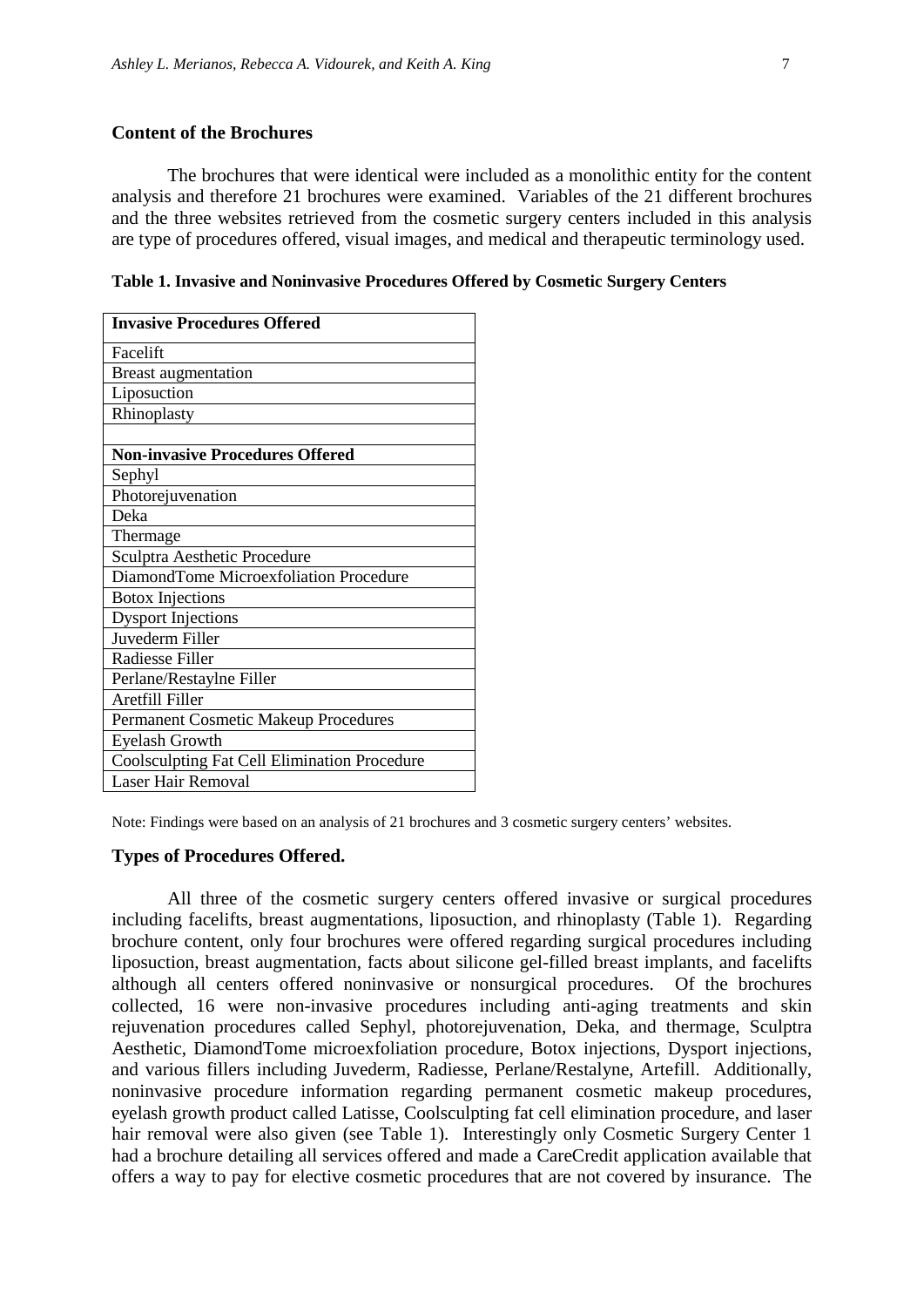other two centers only had these services listed on their websites and did not offer any information about payment plans. However, all three centers did not have price listings on their brochures or websites as patients must receive a consultation to get price quotes on procedures. This finding highlighted by us researchers led us to believe that the cosmetic surgery centers do not center their services on monetary value and instead focus more on the value of medicalization of beauty.

#### **Visual Images.**

Of the 21 different brochures collected from the three cosmetic surgery centers, 20 of the brochures had female bodies on the front cover. All females faces that were shown were smiling as well as they all appeared to be healthy and youthful. Surprisingly, the only brochure that involved a male body was the CoolSculpting brochure that involves a male with his shirt off and a towel and a bottle of water. The first line offered in the brochure is "Your challenge: Exercise resistant fat." Before starting the content analysis, we wanted to delimit the study to females. This aforementioned finding of visual images reaffirms how cosmetic surgeries are geared towards females as target audiences compared to males.

#### **Terminology: Common Themes**

### **Medicalization Terms of Female Beauty and the Body.**

Common themes related to how the body is medicalized for undergoing elective procedures were revealed by this content analysis including scientific language, fixing what appears to be medical flaws and medical illness by seeking medical professional help, medical environment, and aging process instead of using aesthetic language. An example of the medicalization terms of elective procedures is seen in Cosmetic Surgery Center 1 brochures of services offered as it states "comprehensive, one-hour lift is a great to correct your sagging jowl, neck, and jawline under local anesthesia, with quick recovery time." The top three medical terms revealed from the content analysis were physician, clinically proven, and treatment (Table 2). Medical terms target female populations using scientific language, fixing aesthetic flaws and illnesses by offering medical professional help, and helping to defy the aging process. Clearly, advertising cosmetic surgeries using medicalization terms like the top three terms abovementioned has been successful as a marketing technique in regards to the increase in these types of procedures annually. Some examples of other medical terms used throughout the content were: scientists, crystalize fat cells, natural hyaluronic acid, aesthetic correction, severe facial wrinkles, aesthetic deformity, injected, biotechnical process, customized cosmetic procedures, wrinkle correction, natural collagen stimulation, no pain, correct skin aging, no post-procedure downtime, recovery, restores volume, refines lines, treatment sessions, follow-up treatments, injection sessions, subtle treatment, FDAapproved prescription treatment, safety information, revolutionary solution for age-defying skin, and skin-revitalizing treatment. These words also helped us understand how cosmetic surgery centers frame their marketing materials using medicalization terms such as framing the actual procedures being sold as medical and avoiding words that would make these procedures appear more elective in nature.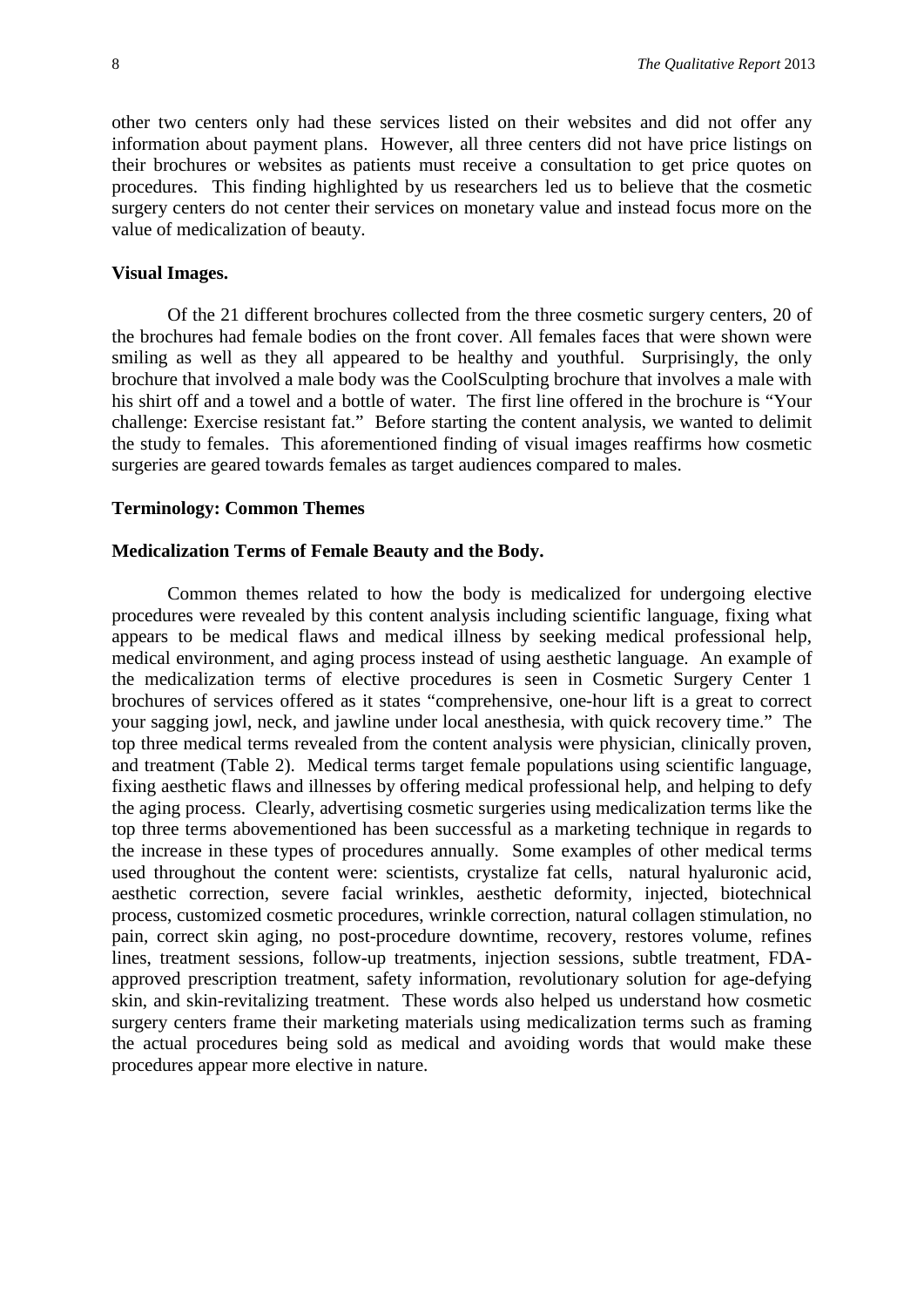| <b>Medical Terms</b>     | <b>Therapeutic Terms</b> |
|--------------------------|--------------------------|
| Physician                | Natural                  |
| <b>Clinically Proven</b> | Safe                     |
| Treatment                | Youthful                 |

|  |  | Table 2. Top Three Medical and Therapeutic Terms Revealed from the Content Analysis |  |  |  |
|--|--|-------------------------------------------------------------------------------------|--|--|--|
|  |  |                                                                                     |  |  |  |

Note: Findings were based on an analysis of 21 brochures and 3 cosmetic surgery centers' websites.

#### **Therapeutic Terms of Female Beauty and the Body***.*

An additional common theme found among brochures was highly therapeutic in nature including examples of healthy alternatives, self-help, anti-aging therapy, and increasing confidence and self-esteem. The three most common terms used therapeutically included: natural, safe, and youthful (see Table 2). Some examples of common therapeutic terms and sayings employed included immediate, long-lasting, comfortable, convenient, cosmetic effect, natural looking results, "your doctor will decide which product is right for you based on evaluation of your facial wrinkles and folds," "ideal for a broad range of patients as well as an enhanced patient comfort," "say goodbye to unwanted fat," "your body goes to work," "welcome to the new age of anti-age," "for first impressions, and second looks," "a beautiful investment in yourself," "ask your skin care specialist how you can get beautiful, flawless skin today!," "Now there is a better solution for unwanted hair," "join the millions of women who share one special thing: the real, noticeable results of Botox cosmetic," "put your best face forward," "seeking a natural approach to look younger?," "one hour of time can take way 10 years." These terms highlight how female beauty is framed in therapeutic terms by not only how women will look after undergoing cosmetic procedures, but also how they will be viewed in society. This suggests cosmetic procedures influence their overall self-worth, respect, and happiness they will experience after undergoing these procedures.

Testimonials with therapeutic themes were also included on brochures including: "I saw results in about a month—my pants fit better!," "I looked in the mirror I knew it was time," "I went to my plastic surgeon to explore conservative treatments that could help restore my youthful appearance and nobody assumed that I had anything done." Specifically in content from Cosmetic Surgery Center 1, therapeutic terminology included: empower, enhance their lives, "start your new year looking great," and "create an all new you were included." It is also important to underscore Cosmetic Surgery Center 3's slogan as "Surgery as an Art." These testimonials are attempting to establish credibility with the targeted audience. Again the therapeutic value of undergoing cosmetic procedures is being linked to how they will be treated in society.

#### **Discussion**

The purpose of the present study was to develop a better understanding of the marketing content from cosmetic surgery centers made available to customers. Additionally, this study examined framing techniques to more thoroughly understand the influence females may have to elect cosmetic procedures. All three cosmetic surgery centers had physicians who were board certified plastic surgeons who could perform noninvasive and invasive procedures. These centers also used medical and therapeutic terminology in describing their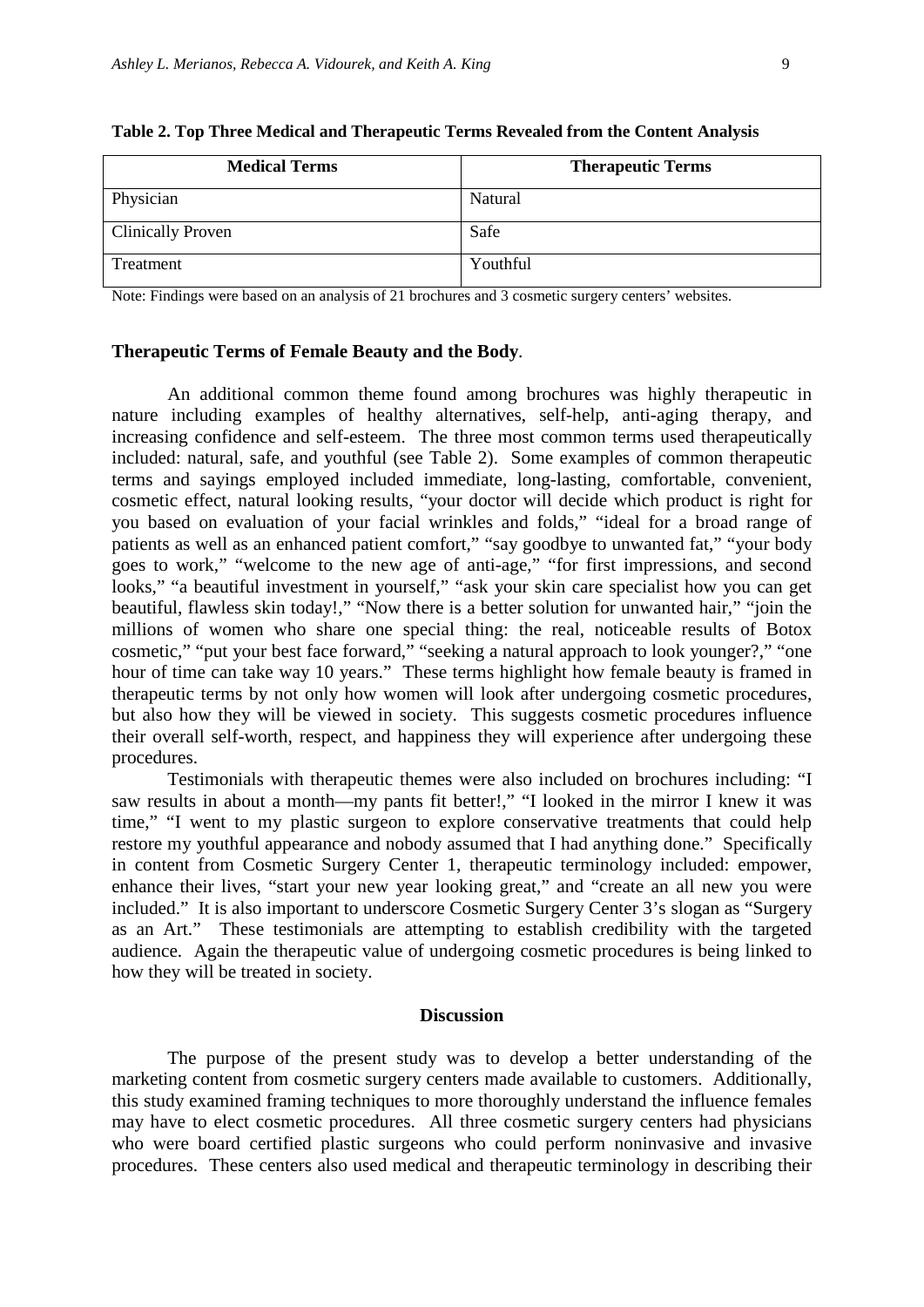services to potential customers. Previous research reveals that cosmetic surgeons benefit significantly from using medical terms to diagnose beauty as their target population tends to be healthy females who will have decreased risk of complications and decreased risk of recovery time compared to unhealthy counterparts (Sullivan, 1993). Thus, it is not surprising that healthy appearing females that idealize American cultural standards of the female body and beauty were featured on almost every brochure received from the cosmetic surgery centers. Cosmetic surgery centers are highly commercialized and medical content and website information available to consumers typically range from technical to informal depending on the targeted audience (Fraser, 2003).

Regarding medical terminology, the cosmetic surgery centers included in this study offered similar services as well as similar products to enhance female bodies and appearances. As aforementioned, all of the brochures analyzed and coded for this content analysis included medical terms to target female populations using scientific language, fixing aesthetic flaws and illnesses by offering medical professional help, and helping to defy the aging process. The top three words identified in all materials were physician, clinically proven, and treatment. Previous research reveals that differentiating between medical advice and sales-related content is tough and could potentially skew the decisions of consumers regarding weighting risks and benefits of the cosmetic surgery they may be debating (Gilmartin, 2011). More research is clearly warranted on the influence medical advice and sales-related content has on females' decisions regarding cosmetic surgery.

Previous research indicates females are significantly influenced to view their bodies through a medical lens in which they turn nonmedical troubles into medical issues (Gagne & McGaughey, 2002). In addition, previous literature reveals technical knives used for surgical cosmetic procedures have become increasingly accepted due to socialization (Morgan, 1991). Morgan (1991) refers to these knives as "magic knives" which supports the findings in this study that all cosmetic procedures promise to fix the female bodies as well as restore youth and to ultimately turn deformities as well as ordinary bodies into beauty. Thus, it is not surprising that all of the brochures analyzed included medicalization of the female body to enhance beauty.

In addition to the medicalization of the female body, most of the brochures also included therapeutic terms related to enhancing the body to increase self-esteem and confidence by controlling their appearance through medicalization of their bodies. The body is considered an enterprise that is continually enhanced to improve self-esteem (Fraser, 2003). Accordingly, it is not surprising the top three common therapeutic related words revealed in this content analysis were natural, safe, and youthful. Additionally, some therapeutic themes revealed in the content analysis to appeal to the female audience that should be highlighted and underscored included: healthy alternatives, self-help testimonials, anti-aging therapeutic treatments, and overall increasing confidence and self-esteem of women. This study lends support to the literature suggesting medical terminology and therapeutic terminology attracts female customers (Culos-Reed, Brawley, Martin, & Leary, 2002; Gagne & McGaughey, 2002). A previous study conducted by Culos-Reed and colleagues (2002) found that more than three-quarters of patients believed cosmetic surgery would enhance their appearance and well-being. Future research should explore women's beliefs on why they choose cosmetic surgery procedures to better understand therapeutic motives.

The brochures in the present study target females to view their bodies as properties that they can therapeutically invest in. Additionally, female embodiment is revealed in the content analysis as females who are unhappy with their outside appearance can attempt to solve this issue by undergoing elective procedures to enhance their appearances. For example, females may struggle with losing weight and may elect to have liposuction or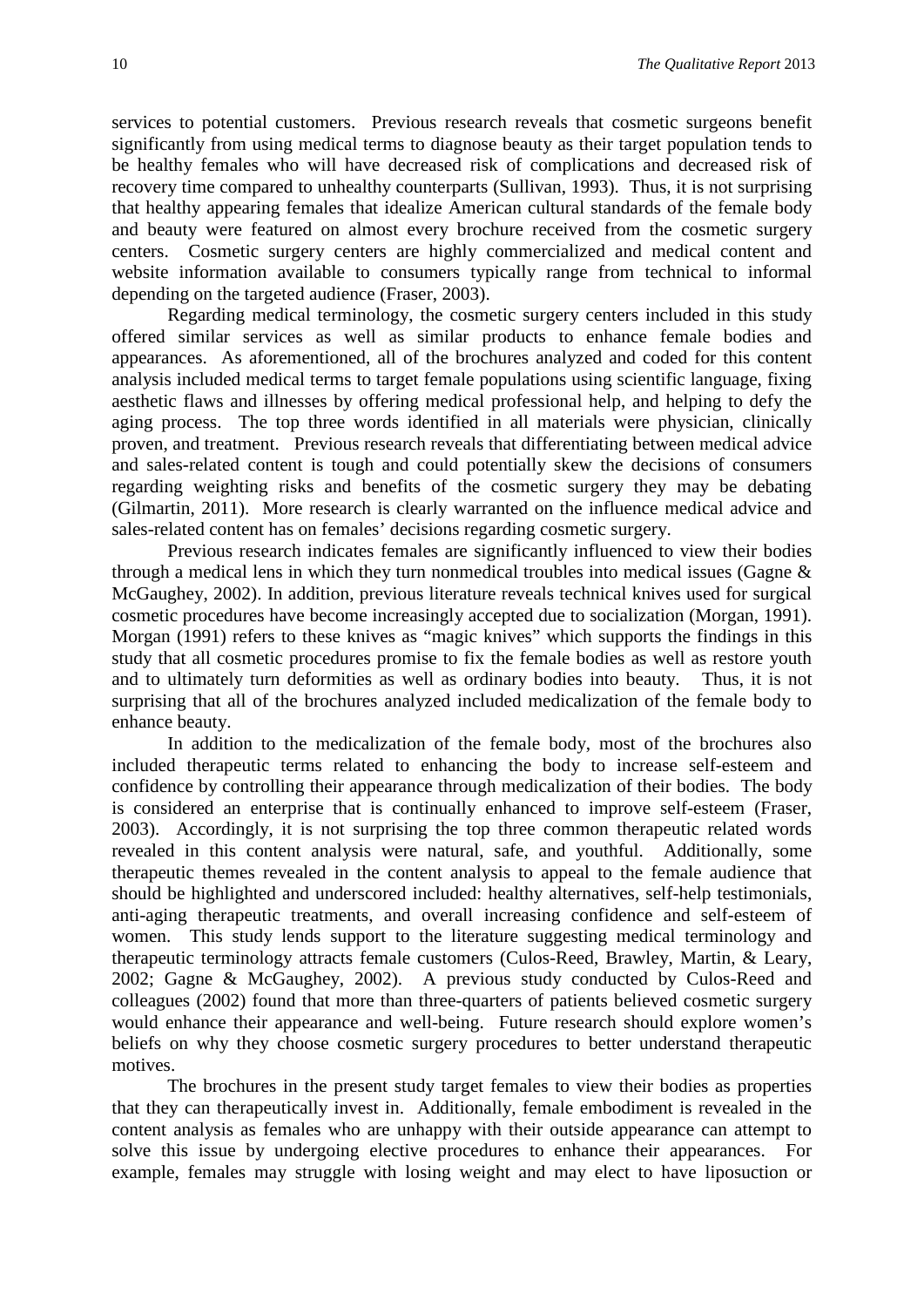coolsculpting performed to increase their self-esteem and body image. As seen in previous research, most surgeons prefer patients who elect to have cosmetic procedures in order to increase their overall self-esteem (Dull & West, 1991) and are a possible explanation of why these brochures target females increasing their self-esteem. Overall these findings from the content analysis of services offered by the cosmetic surgery centers as well as the brochures received highlight undergoing cosmetic procedures to transform the body in order to increase personal health and wellness as well as beauty.

The present content analysis also revealed females are targeted to view cosmetic procedures as beauty services that provide medical therapy as well as therapeutic therapy. All of the brochures including noninvasive and invasive cosmetic procedures were portrayed through a medical lens as well as therapeutic healthy alternatives and safe options to enhance the female body. For example, the majority of the brochures employed medicalization of the female body by describing the natural process of aging as a medical problem that can be solved by receiving treatments. It is important to note that the bodily risks associated with medicalization are minimally discussed and typically found in small print in the brochures. Perhaps portraying elective female cosmetic surgeries in terms of medicine minimizes the risks associated as the surgeries seem to be needed instead of elected.

Cosmetic surgery center marketing materials play a role in influencing patients' decisions of electing to undergo cosmetic surgeries. Our findings of not listing prices of these procedures underscore the observation that the costs of these elective surgeries not included in the marketing materials may be a framing technique. Interestingly, previous research assessing the influence of patients seeking cosmetic surgery found that cost was not part of patients' consultations and instead participants received this information from the administrative assistants (Crockett, Pruzinsky, & Persing, 2007). Beyond consumers spending a lot of money on these procedures ever year, these procedures are not without risk of negative consequences associated with it. Consumer motivation for cosmetic surgery that is elective in nature instead of being a medical necessity is related to the framing techniques used in marketing materials including leaving the price out of the materials (Rountree & Davis, 2011). This implies that cosmetic procedures are not driven by cost, and instead of by strategically framing these procedures to not be elective in nature, and instead adding necessary medical and therapeutic values to females' lives.

#### **Limitations**

The following limitations to this study should be noted. First, cosmetic surgery centers were delimited to one metropolitan area and therefore caution should be used when generalizing findings to other geographical areas. Second, this study was limited to the extent of information available to the research team.

#### **Conclusions and Recommendations**

Study results should be shared with health professionals to better provide quality health information and clearly state the potential risks involved with cosmetic procedures that are covered up in advertising by utilizing medical and therapeutic terminology. This study should seek to identify consumer's knowledge upon viewing the brochures. The surgeons at the cosmetic surgery centers in the present study had professional qualifications and marketing their procedures through medicalizing beauty and using therapeutic terms in the content to attract potential consumers. Based on such findings, another implication for health professionals is to disseminate information on the importance of examining surgeons' professional qualifications and specialties before undergoing a procedure and the risks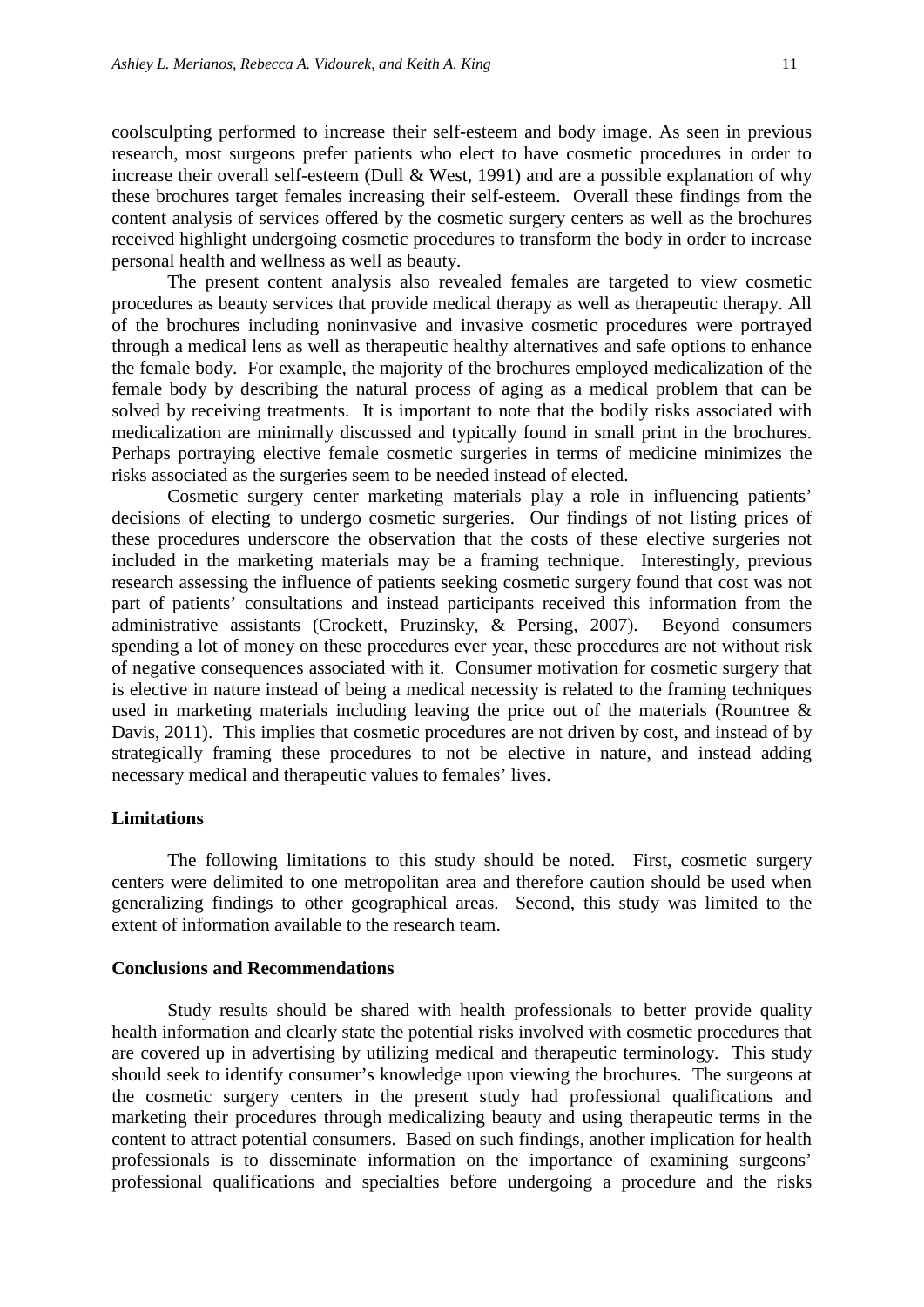associated with that procedure. This is important since medicalization and therapeutic terms are highly used in content to promote cosmetic procedures and may not portray potential risks involved.

Health professionals should better examine the motivations for seeking elective surgeries in future studies. Vulnerable patients should be told the risks, benefits, alternative treatment options, and be shown what to expect to look like after the cosmetic procedure has been performed. Finally, future studies should seek to understand and assess health professional's perceived responsibility to provide correct information that has not been medically or therapeutically termed.

#### **References**

- Accreditation Association for Ambulatory Health Care. (AAAHC, 2012). *AAAHC Policies. Accreditation Association for Ambulatory Health Care, Inc*. Retrieved from http://www.aaahc.org/en/accreditation/policies/
- American Society of Plastic Surgeons. (2011). *2010 Cosmetic plastic surgery statistics: Cosmetic procedure trends*. Retrieved from http://www.plasticsurgery.org/Documents/news-resources/statistics/2010 statisticss/Overall-Trends/2010-cosmetic-plastic-surgery-minimally-invasivestatistics.pdf
- American Society of Plastic Surgeons. (2011). *Cosmetic procedures*. Retrieved from <http://www.plasticsurgery.org/>
- Black, P., & Sharma, U. (2001). Men are real, women are made up: Beauty therapy and the construction of femininity. *The Sociological Review, 49*(1), 100-116.
- Bordo, S. (1995). Reading the slender body. In N. Tuana & R. Tong (Eds.), *Feminism and Philosophy* (pp. 467-490). Boulder, CO: Westview Press.
- Brooks, A. (2004). Under the knife and proud of it: An analysis of the normalization of cosmetic surgery. *Critical Sociology, 30*(2), 207-239.
- Cohen, J. (1960). A coefficient of agreement for nominal scales. *Educational and Psychological Measurement, 20*, 37-46.
- Conrad, P. (1992). Medicalization and social control. *Annual Review of Sociology, 18*(1), 209-232.
- Crockett, R. J., Pruzinsky, T., & Persing, J. A. (2007). The influence of plastic surgery "reality TV" on cosmetic surgery patients expectations and decision making. *Plastic and Reconstructive Surgery, 120*(1), 316-324.
- Culos-Reed, S. N., Brawley, L. R., Martin, K. A., & Leary, M. R. (2002). Self-presentation concerns and health behaviours among cosmetic surgery patients. *Journal of Applied Social Psychology, 32*, 560-569.
- Dull, D., & West, C. (1991). Accounting for cosmetic surgery: The accomplishment of gender. *Social Problems, 38*(1), 54-71.
- Fraser, S. (2003). The agent within: Agency repertories in medical discourse on cosmetic surgery. *Australian Feminist Studies, 18*(40), 27-44.
- Gagne, P., & McGaughney, D. (2002). Designing women: Cultural hegemony and the exercise of power among women who have undergone elective mammoplasty. *Gender & Society, 16*(6), 814-838.
- Gillespie, R. (1996). Women, the body and brand extension in medicine: Cosmetic surgery and the paradox of choice. *Women & Health, 24*(4), 69-84.
- Gilmartin, J. (2011). Contemporary cosmetic surgery: The potential risks and relevance for practice. *Journal of Clinical Nursing, 20*, 1801-1809.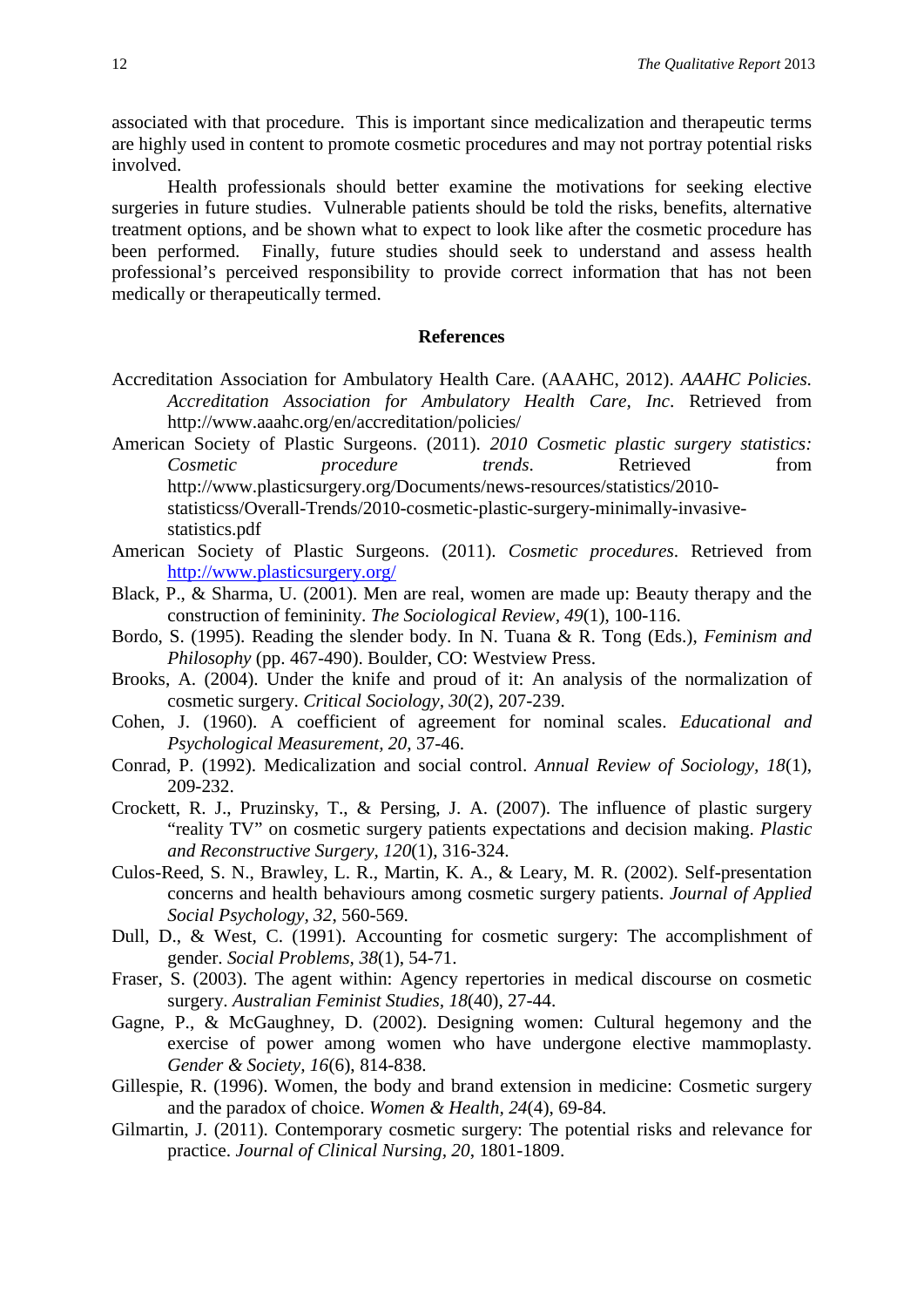- Gimlin, D. (2000). Cosmetic surgery: Beauty as a commodity. *Qualitative Sociology, 23*(1), 77-98.
- Greenberg, J. S., Bruess, C. E., & Conklin, S. C. (2011). *Exploring the dimensions of human sexuality* (4th ed.). Sudbury, MA: Jones and Bartlett.
- Haney, W., Russell, M., Gulek, C., & Fierros, E. (1998). Drawing on education: Using student drawings to promote middle school improvement. *Schools in the Middle, 7*(3), 38-43.
- Hsiu-Fang, H., & Shannon, S. E. (2005). Three approaches to qualitative content analysis. *Qualitative Health Research, 15*, 1277-1288.
- Jones, M. (2008). *Skintight: An anatomy of cosmetic surgery*. London, UK: Bloomsbury Academic.
- Kondracki, N. L., Wellman, N. S., Fada, R. D., & Amundson, D. R. (2002). Content analysis: Review of methods and their applications in nutrition education. *Journal of Nutrition Education and Behavior, 34*(4), 224-230.
- Krippendorff, K. (1980). *Content analysis: An introduction to its methodology*. Newbury Park, CA: Sage.
- Morgan, K. P. (1991). Women and the knife: Cosmetic surgery and colonization of women's bodies. *Hypatia, 6*(3), 25-53.
- Pitts-Taylor, V. (2007). *Surgery junkies*. New Brunswick, NJ: Rutgers University Press.
- Rountree, M. M., & Davis, L. (2011). A dimensional qualitative research approach to understanding medically unnecessary aesthetic surgery. *Psychology & Marketing, 28*(10), 1027-1043.
- Sullivan, D. (1993). Cosmetic surgery: Market dynamics and medicalization. *Research in Sociology of Health Care, 10*, 97-115.
- Teague, M. L., Mackenzie, S. L. C., & Rosenthal, D. M. (2011). *Your health today* (3rd ed.). New York, NY: McGraw-Hill.

#### **Author Note**

Ashley L. Merianos is a graduate assistant of health promotion and education at the University of Cincinnati. Her research and teaching emphases include health promotion and education, body image, and risky behavior prevention. She remains committed to helping schools and communities create strong positive connections throughout her studies. She may be contacted at [merianal@mail.uc.edu.](mailto:merianal@mail.uc.edu)

Rebecca A. Vidourek is an assistant professor of health promotion and education at the University of Cincinnati. Her research and teaching emphases include health promotion, school health education, and risky behavior prevention. She is dedicated toward assisting individuals in developing positive connections as a means to increase their overall engagement in healthy behaviors. She may be contacted at Vidourra@ucmail.uc.edu.

Keith A. King is a professor of health promotion and education at the University of Cincinnati. He also serves as the graduate director for the program. His research and teaching emphases include health promotion and human sexuality. He regularly collaborates with local, regional, and national organizations aimed toward building positive personal development and protective factors against risky behaviors. He may be contacted at 513-556- 3859 or [kingkt@ucmail.uc.edu.](mailto:kingkt@ucmail.uc.edu)

Please direct correspondence to Ashley L. Merianos, Health Promotion and Education Program, University of Cincinnati, Cincinnati, OH 45221-0068, Phone 513-556-3859, Fax, 513-556-3898, Email merianal@mail.uc.edu.